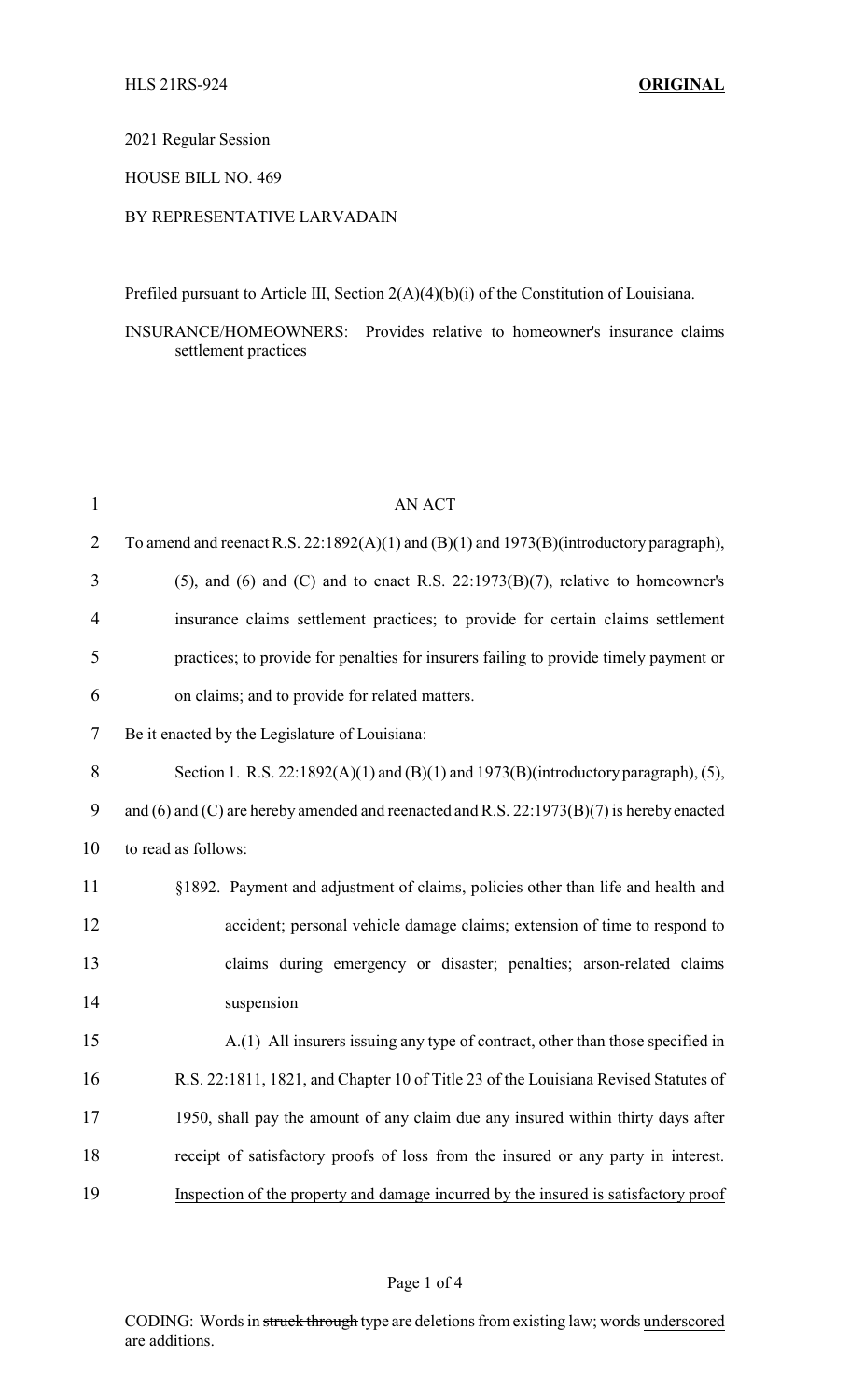- of loss. The insurer shall notify the insurance producer of record of all such
- payments for property damage claims made in accordance with this Paragraph.

\* \* \*

 B.(1) Failure to make such payment within thirty days after receipt of such satisfactory written proofs and demand therefore or failure to make a written offer to settle any property damage claim, including a third-party claim, within thirty days after receipt of satisfactory proofs of loss of that claim, as provided in Paragraphs (A)(1) and (4) of this Section, respectively, or failure to make such payment within thirty days after written agreement or settlement as provided in Paragraph (A)(2) of this Section when such failure is found to be arbitrary, capricious, or without probable cause, shall subject the insurer to a penalty, in addition to the amount of the 12 loss, of fifty percent damages on the amount found to be due from the insurer to the 13 insured, or one thousand dollars an amount not to exceed two times the damages sustained or five thousand dollars, whichever is greater, payable to the insured, or to any of said employees, or in the event a partial payment or tender has been made, 16 fifty percent two times of the difference between the amount paid or tendered and the amount found to be due as well as reasonable attorney fees and costs. Such penalties, if awarded, shall not be used by the insurer in computing either past or prospective loss experience for the purpose of setting rates or making rate filings. \* \* \* §1973. Good faith duty; claims settlement practices; cause of action; penalties **\*** \* \* \* 23 B. Any one of the following acts, if knowingly committed or performed by an insurer, constitutes a breach of the insurer's duties imposed in Subsection A of this Section: **\*** \* \* \* (5) Failing to pay the amount of any claim due any person insured by the contract within sixty days after receipt of satisfactory proof of loss from the

29 claimant, unless the insurer can prove when such failure is arbitrary, capricious, or

#### Page 2 of 4

CODING: Words in struck through type are deletions from existing law; words underscored are additions.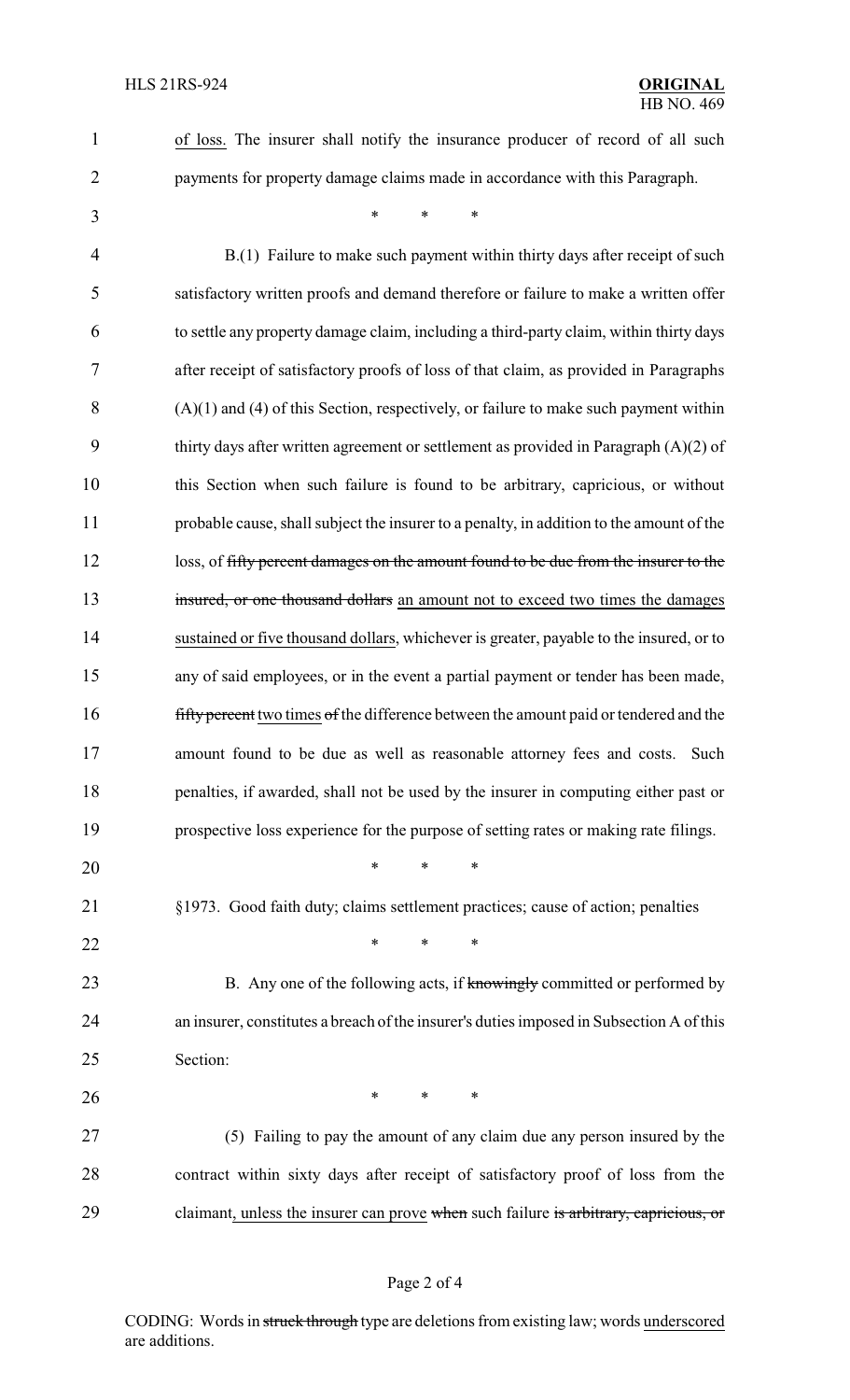| $\mathbf{1}$   | without probable cause was caused by burdensome behavior by the insured.              |  |  |
|----------------|---------------------------------------------------------------------------------------|--|--|
| $\overline{2}$ | Inspection of the property and damage incurred by insured is satisfactory proof of    |  |  |
| 3              | loss.                                                                                 |  |  |
| 4              | (6) Failing to pay claims pursuant to R.S. 22:1893, unless the insurer can            |  |  |
| 5              | prove when such failure was caused by burdensome behavior by the insured is           |  |  |
| 6              | arbitrary, capricious, or without probable cause.                                     |  |  |
| 7              | Extending the claims process by allowing more than three insurance<br>(7)             |  |  |
| 8              | adjusters, employed or contracted by the insurer, to adjust the claim without the     |  |  |
| 9              | express written consent of the insured.                                               |  |  |
| 10             | C. In addition to any general or special damages to which a claimant is               |  |  |
| 11             | entitled for breach of the imposed duty, the claimant may shall be awarded penalties  |  |  |
| 12             | assessed against the insurer in an amount not to exceed two times the damages         |  |  |
| 13             | sustained or five thousand dollars, whichever is greater. Such penalties, if awarded, |  |  |
| 14             | shall not be used by the insurer in computing either past or prospective loss         |  |  |
| 15             | experience for the purpose of setting rates or making rate filings. The insured is    |  |  |
| 16             | required to only show his damages, which shall be doubled, if there is a finding of   |  |  |
| 17             | bad faith.                                                                            |  |  |
| 18             | $\ast$<br>*<br>*                                                                      |  |  |

# DIGEST

The digest printed below was prepared by House Legislative Services. It constitutes no part of the legislative instrument. The keyword, one-liner, abstract, and digest do not constitute part of the law or proof or indicia of legislative intent. [R.S. 1:13(B) and 24:177(E)]

| HB 469 Original | 2021 Regular Session | Larvadain |
|-----------------|----------------------|-----------|
|                 |                      |           |

**Abstract:** Provides for homeowner's insurance claims settlement practices.

Present law provides that knowingly failing to pay the amount of any claim due any person insured by the contract within 602 days after receipt of proof of loss from claimant, when such failure is arbitrary, capricious, or without probable cause constitutes a breach of the insurer's duties.

Proposed law removes the requirement that the failure to pay in present law be done knowingly.

Proposed law changes the standard for the insured's conduct necessary to exempt the insurer from his duty in present law from arbitrary, capricious, or without probable actions by the insured to burdensome behavior by the insured.

### Page 3 of 4

CODING: Words in struck through type are deletions from existing law; words underscored are additions.